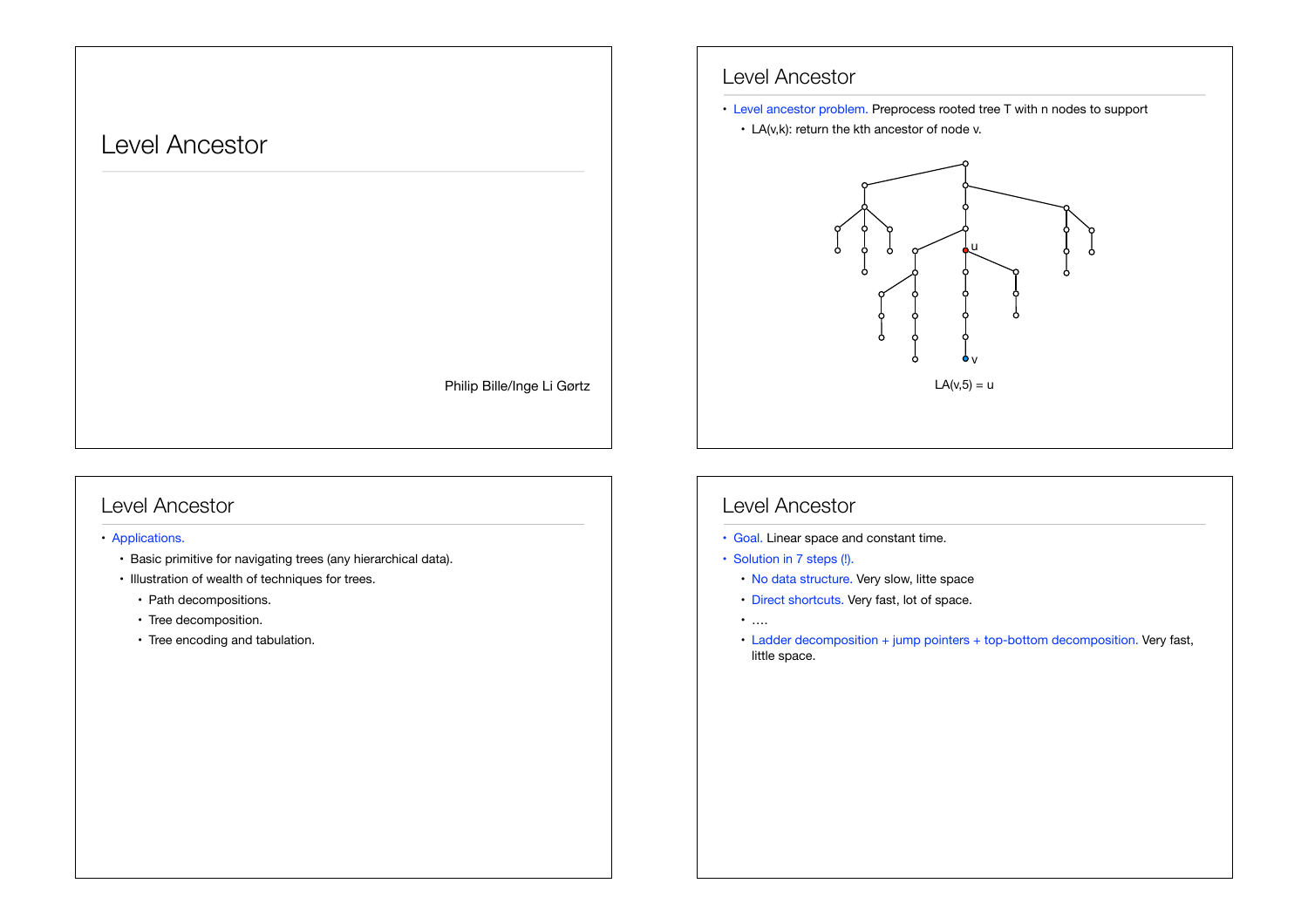





- Time. O(log n)
- Space. O(n log n)

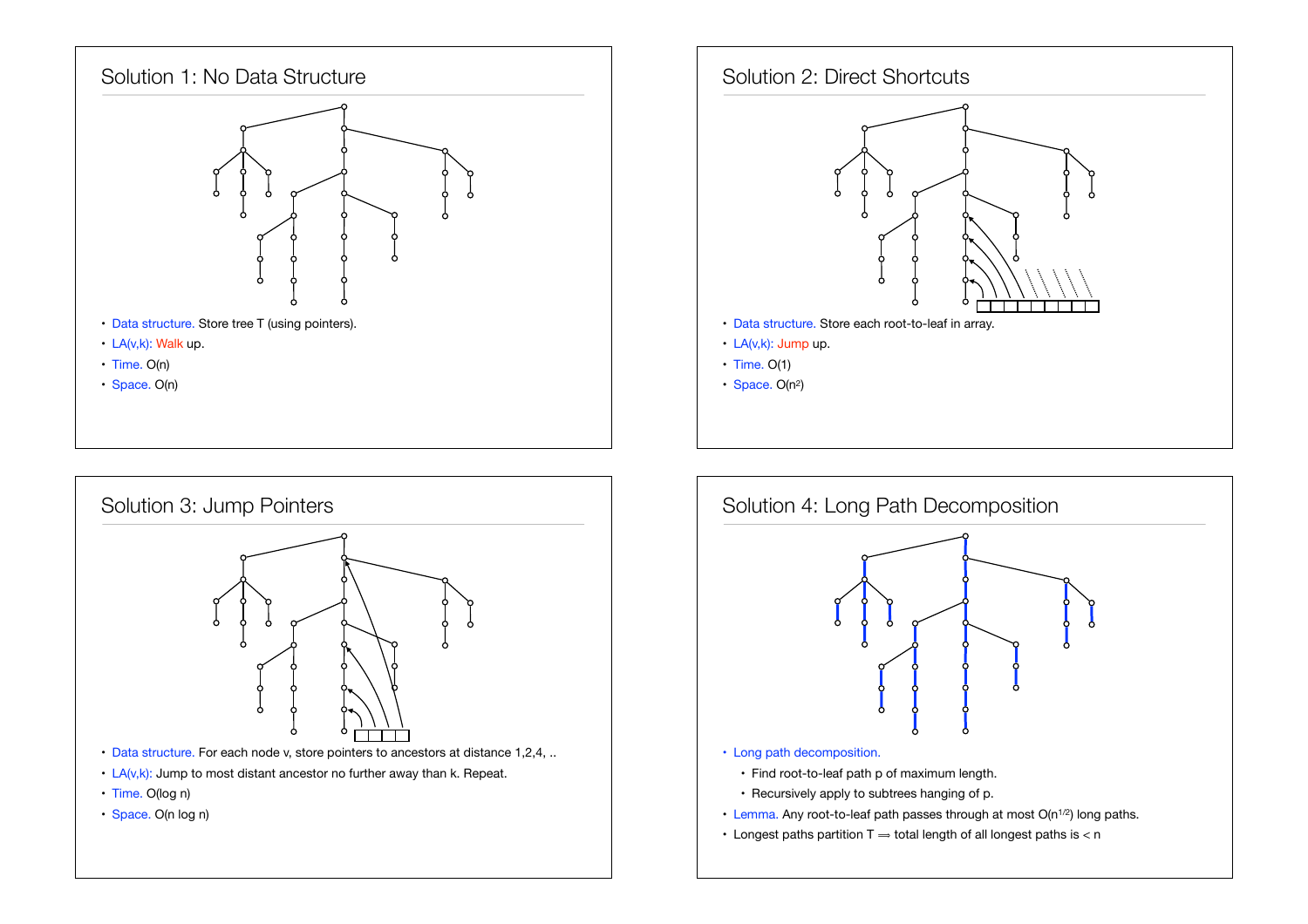



- Data structure. Store each long path in array.
- $\cdot$  LA(v,k): Jump to kth ancestor or root of long path. Repeat.
- $\cdot$  Time. O(n<sup>1/2</sup>)
- Space. O(n)





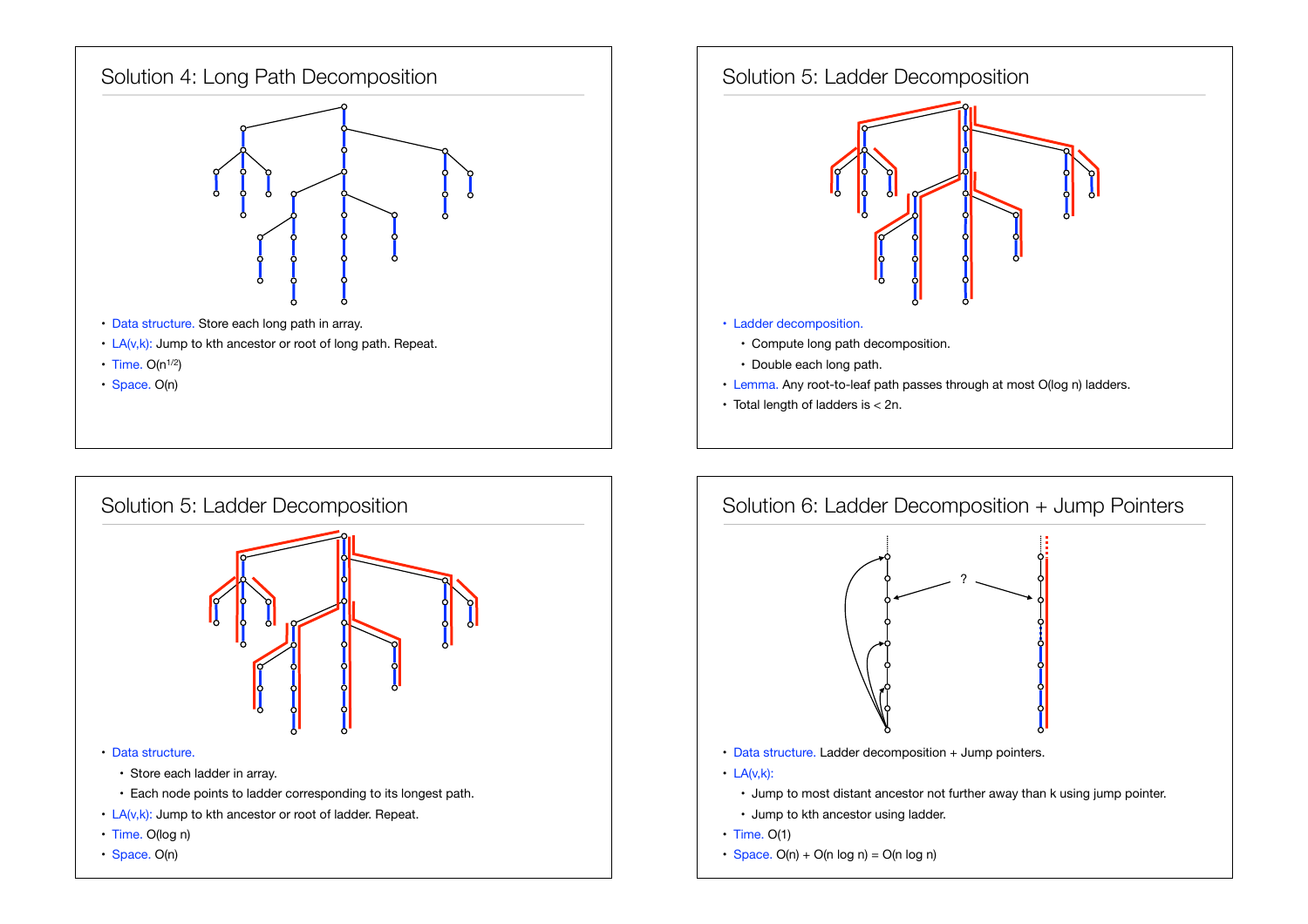







- Jump nodes. Maximal deep nodes with ≥ 1/4 log n descendants.
- Top tree. Jump nodes + ancestors.
- Bottom trees. Below top tree.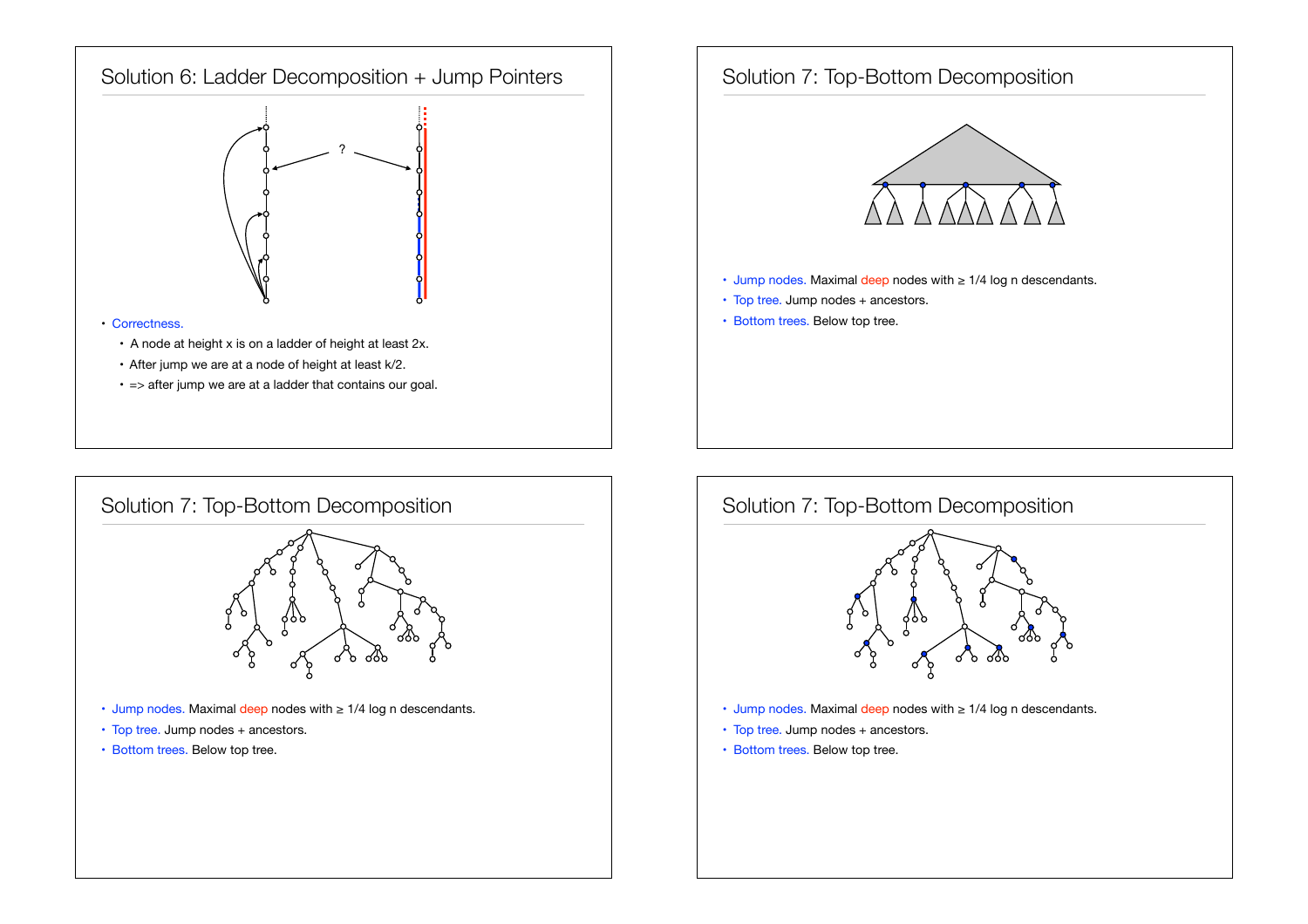